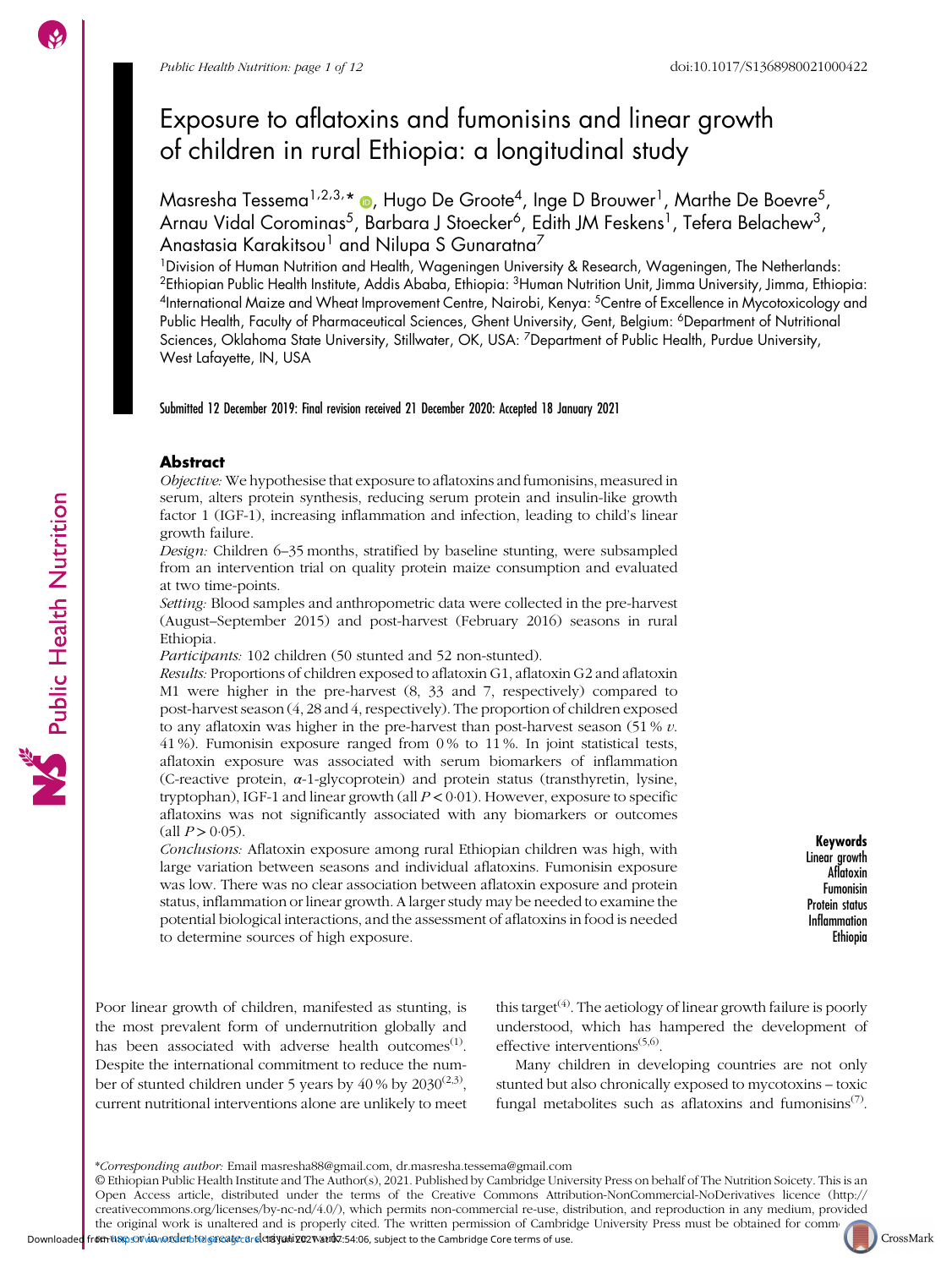Both are common contaminants of maize and maize-based products in tropical countries<sup>[\(8](#page-10-0))</sup>. Another major source of exposure to aflatoxins is through the consumption of groundnuts $(9)$  $(9)$  $(9)$ . Aflatoxins are produced by Aspergillus flavus and A. parasiticus on different crops, both in the field and in storage $(10)$  $(10)$  $(10)$ . Aflatoxins are the most potent genotoxic and carcinogenic mycotoxins $(11)$  $(11)$ , and exposure to aflatoxins, mainly aflatoxin B1 (AFB1), aflatoxin B2 (AFB2), aflatoxin G1 (AFG1) and aflatoxin G2 (AFG2), can cause hepatocellular cancer<sup> $(12)$ </sup>. Exposure to multiple aflatoxins measured in serum is poorly studied. Fumonisins are produced mainly by Fusarium verticillioides (Sacc.) Nirenberg and F. proliferatum (Matsush.)<sup>([10\)](#page-10-0)</sup>. Contamination of children's complementary food with fumonisins has been reported in some countries<sup> $(8,13-16)$  $(8,13-16)$  $(8,13-16)$  $(8,13-16)$  $(8,13-16)$ </sup>; however, the presence of fumonisins in children's serum has not been studied.

Based on associations in observational studies in humans, there is a growing concern that exposure to aflatoxins is associated with impaired linear growth of children in developing countries<sup>([17](#page-10-0)–[22\)](#page-10-0)</sup>. However, research findings are inconsistent, and the mechanisms are not clear. Observational studies in West Africa (Benin, Gambia and Nigeria) found an inverse association between AFB1 exposure and linear growth of children as measured by heightfor-age Z-score  $(HAZ)^{(17-22)}$  $(HAZ)^{(17-22)}$  $(HAZ)^{(17-22)}$  $(HAZ)^{(17-22)}$  $(HAZ)^{(17-22)}$ . Likewise, a study from Mexico showed that aflatoxin exposure, measured using aflatoxin B1-lysine (AFB1-Lys), was inversely associated with linear growth<sup>[\(18\)](#page-10-0)</sup>. In contrast, studies in East Africa<sup>([23](#page-10-0)-[25](#page-10-0))</sup> and Nepal([26](#page-10-0)) did not find significant association between aflatoxin exposure (measured by aflatoxin-albumin or AFB1-Lys per milligram albumin) and linear growth of children. A recent intervention study among Kenyan children suggested that improving household access to aflatoxin-free maize reduced aflatoxin biomarker concentration in serum, but showed no effect on children's linear growth<sup> $(23)$ </sup>.

The biological mechanisms through which aflatoxin exposure affects the linear growth of children are not clear. It has been proposed that exposure to aflatoxins may inhibit the synthesis of proteins, including insulin-like growth factor 1 (IGF-1), or that it may increase inflammation and risk of infection. Each of these effects could in turn reduce child growth<sup> $(27)$  $(27)$  $(27)$ </sup>. However, these hypotheses have not been formally investigated to date in humans. Therefore, we assessed children's exposure to aflatoxins and fumonisins, as measured in serum, in both pre-harvest and post-harvest seasons. Given the high prevalence of aflatoxin exposure, we then investigated associations between aflatoxin exposure and biomarkers of inflammation and protein status as well as linear growth.

### Methods

# Conceptual framework

We hypothesised that exposure to aflatoxins could lead to linear growth failure either by inhibiting protein synthesis or by increasing inflammation or incidence of infection (Fig. 1). Household wealth and child's demographic characteristics, such as sex and age, could influence both exposure to aflatoxins and linear growth.

# Study setting

The study used a subsample of children aged 6–35 months, stratified by baseline stunting, from an intervention trial on the consumption of quality protein maize (QPM) in rural Ethiopia (ClinicalTrials.gov identifier NCT02710760 and AEA RCT Registry  $*0000786$ <sup>[\(28\)](#page-10-0)</sup>, where maize is the predominant staple used in children's complementary foods. QPM varieties have improved nutritional quality but are



Fig. 1 Conceptual framework: (1) Aflatoxins exposure was measured by the biomarkers AFB1 lysine, AFB1, AFB2, AFG1, AFG2 and AFM1 from serum samples; (2) Inflammation was measured by inflammation biomarkers: C-reactive protein (CRP) and α-1-glycoprotein protein (AGP) concentration from serum samples; (3) Protein synthesis was measured by protein and amino acid biomarkers in serum: Insulin-like growth factor 1 (IGF-1), transthyretin, lysine and tryptophan; (4) Diarrhea was measured using the mother's/ female caregiver's recall over the preceding two weeks; (5) Wealth tertiles were constructed based on household assets (primarily agricultural transportation and household implements) using principal component analysis (PCA); (6) Linear growth was measured using height-for-age Z-score (HAZ) and height-for-age difference (HAD)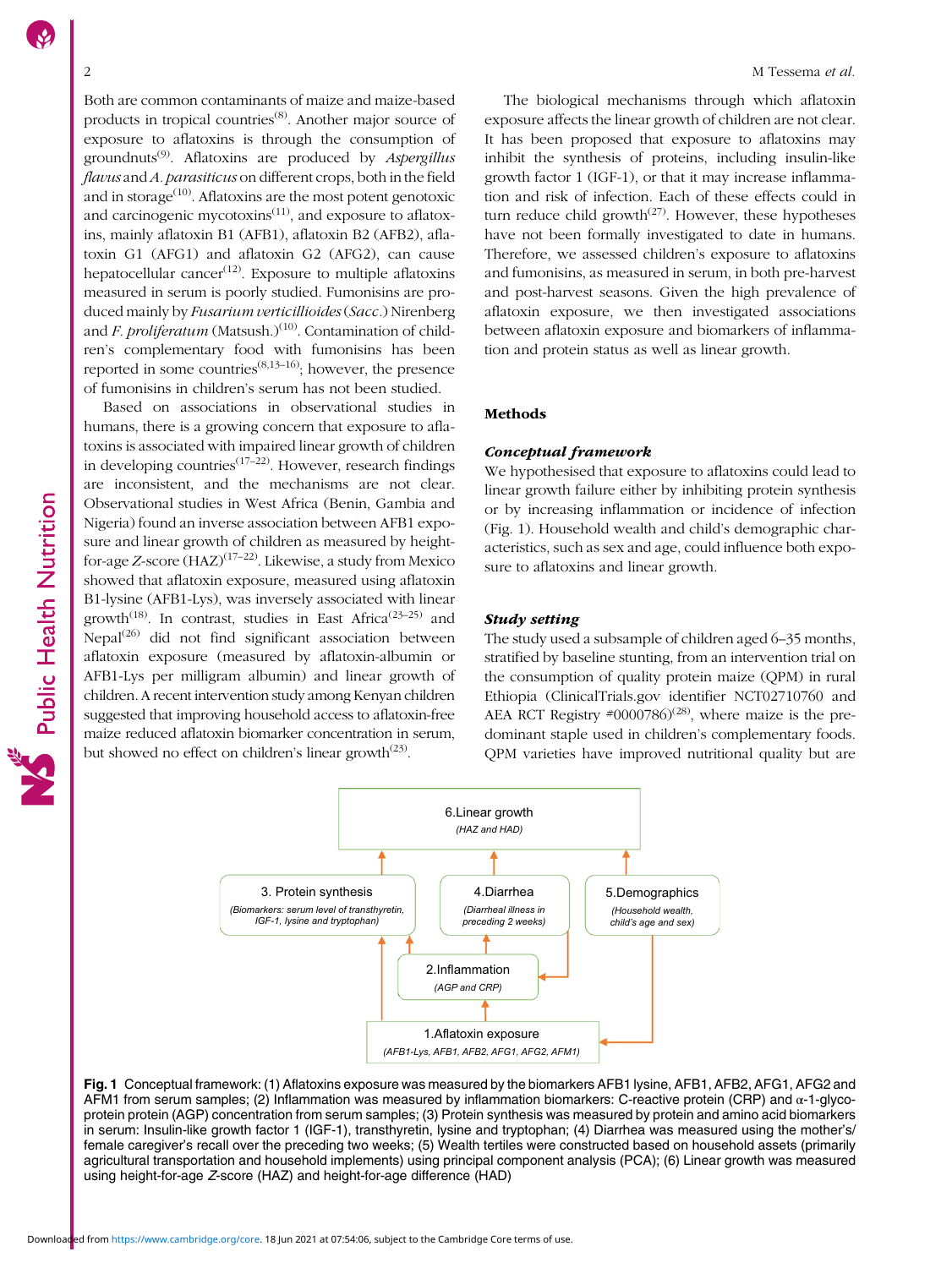#### Exposure to aflatoxins and fumonisins 3

susceptible to mycotoxin contamination, as are all other maize varieties. In total, the trial enrolled 873 children. These children were stratified by baseline stunting status, and a random subsample of children was selected in each stratum (fifty stunted and fifty-two non-stunted for a total of 102 children). The objective of the trial was to assess the effect of promoting adoption and consumption of QPM on protein status and linear growth of children. The study protocol and sample characteristics are described elsewhere<sup> $(28,29)$  $(28,29)$ </sup>. Children were eligible for inclusion in the overall trial if they met the following criteria: (1) the household had at least one child aged 6–35 months at recruitment in July–September 2015; (2) the household had at least one member who had attended an agricultural demonstration conducted by the Nutritious Maize for Ethiopia (NuME) project in November 2014–January 2015; and (3) the household provided informed consent to participate in the study.

#### Data collection

Data were collected at three time-points: baseline (pre-harvest season, August–September 2015), midline (post-harvest season, February 2016) and endline (June– August 2016). Questionnaires were administered to the household head at baseline and midline, and to the primary caregiver at all three time-points. Topics in the caregiver surveys included demographics, household roster (baseline only) and child's health and illness. Topics in the household head surveys included demographics and household assets. Anthropometrics (i.e. height/length along with sex and age) were collected from all children at all three time-points following standard measurement procedures<sup> $(30)$ </sup>. As mycotoxin exposure, based on serum levels, was only assessed at baseline and midline, this study focuses on questionnaires and anthropometric data from these two time-points. Diarrheal illness was assessed by asking the primary caregiver whether in the preceding 2 weeks the child had diarrhoea  $(\geq)$  loose or watery motions in a 24-h period).

Venous blood (5 ml) was collected in the pre-harvest (baseline) and post-harvest (midline) seasons by trained phlebotomists using trace element-free collection tubes (Vacutainer, Becton Dickenson). A temporary field laboratory was set up for the laboratory technologist to centrifuge and aliquot the serum immediately into appropriate cryovials. All samples for laboratory analysis were transported promptly after collection in cold boxes containing frozen gel packs  $(-20 °C)$  and stored at  $-80 °C$  prior to analysis.

# Laboratory analyses

Aflatoxins (AFB1-Lys, AFB1, AFB2, AFG1, AFG2 and AFM1) and fumonisins (hydrolysed fumonisin B1, fumonisin B1, fumonisin B2 and fumonisin B3) were analysed with liquid chromatography-tandem MS  $(LC-MS/MS)^{(31)}$  $(LC-MS/MS)^{(31)}$  $(LC-MS/MS)^{(31)}$ . Isotope-labelled <sup>13</sup>C<sub>17</sub> aflatoxin was used as the internal standard. A protein precipitation method with few variations was used to prepare samples for analysis<sup>[\(31\)](#page-10-0)</sup>. Details about materials and reagents used for the analyses of aflatoxins and fumonisins and about sample preparation are described in supplementary material. The analyses of serum transthyretin, IGF-1, C-reactive protein (CRP) and  $\alpha$ -1-glycoprotein concentration (AGP) were described by Tessema et  $al^{(29)}$  $al^{(29)}$  $al^{(29)}$ . Serum transthyretin, IGF-1, AGP and CRP were analysed at the Ethiopian Public Health Institute laboratory, certified by the Ethiopian National Accreditation Office in accordance with the requirements of ISO 17 025:2005 and ISO 15 189:2012, while the analysis of serum amino acids was done at Ansynth Service B.V., a laboratory specialising in amino acids ([http://www.](http://www.ansynth.com/) [ansynth.com/](http://www.ansynth.com/)). Serum aflatoxins and fumonisins were analysed at the Centre of Excellence in Mycotoxicology and Public Health, Faculty of Pharmaceutical Sciences, Ghent University, Belgium.

# LC-MS/MS analysis

LC-MS/MS analyses were performed by Acquity ultra-highpressure liquid chromatography (UPLC) coupled to a Xevo TQ-S (Waters), equipped with a positive electrospray ionisation source (ESI). Two mobile phases were used: mobile phase A (95 % water and 5 % methanol) and mobile phase B (95 % methanol and 5 % water). Both phases were also adjusted with 5 mM ammonium acetate and 0·1 % formic acid. The gradient elution programme started at 100 % mobile phase A. After an isocratic phase for 0·5 min at initial conditions, mobile phase B increased to 37 % in 2·5 min. Then, during a further 13 min, phase B reached 75 %. Later, it was enhanced for 2 min with 100 % mobile phase B. An equilibration step for 1·5 min was introduced, resulting in a total run time of 19·5 min. The flow rate was set at 0·4 ml/min. The mass spectrometer was operated in positive electrospray ionisation mode (ESI+). The capillary voltage was 30 kV, and nitrogen was applied as spray gas. The source and desolvation temperatures were set at 150 °C and 200 °C, respectively. The argon collision gas pressure was  $9 \times 10^{-6}$  bar, the cone gas flow was 50 l/h and the desolvation gas flow was 500 l/h (see online supplementary material, Supplemental Table [S1](https://doi.org/10.1017/S1368980021000422)).

# Method validation

The developed LC-MS/MS method was successfully validated based on the European Commission Decision 2002/657/EC, which provides rules for the analytical meth-ods to be used to test official samples<sup>([32\)](#page-10-0)</sup>. Matrix-matched calibration plots were constructed for the determination of the analytes. MassLynx 4·1 and TargetLynx 4·1 software (Micromass) were used for data acquisition and processing. The real or known compounds were identified using peak ratio (relative ion intensity), retention time and signal:noise ratio<sup>([32](#page-10-0))</sup>. After the completion of all criteria, the response,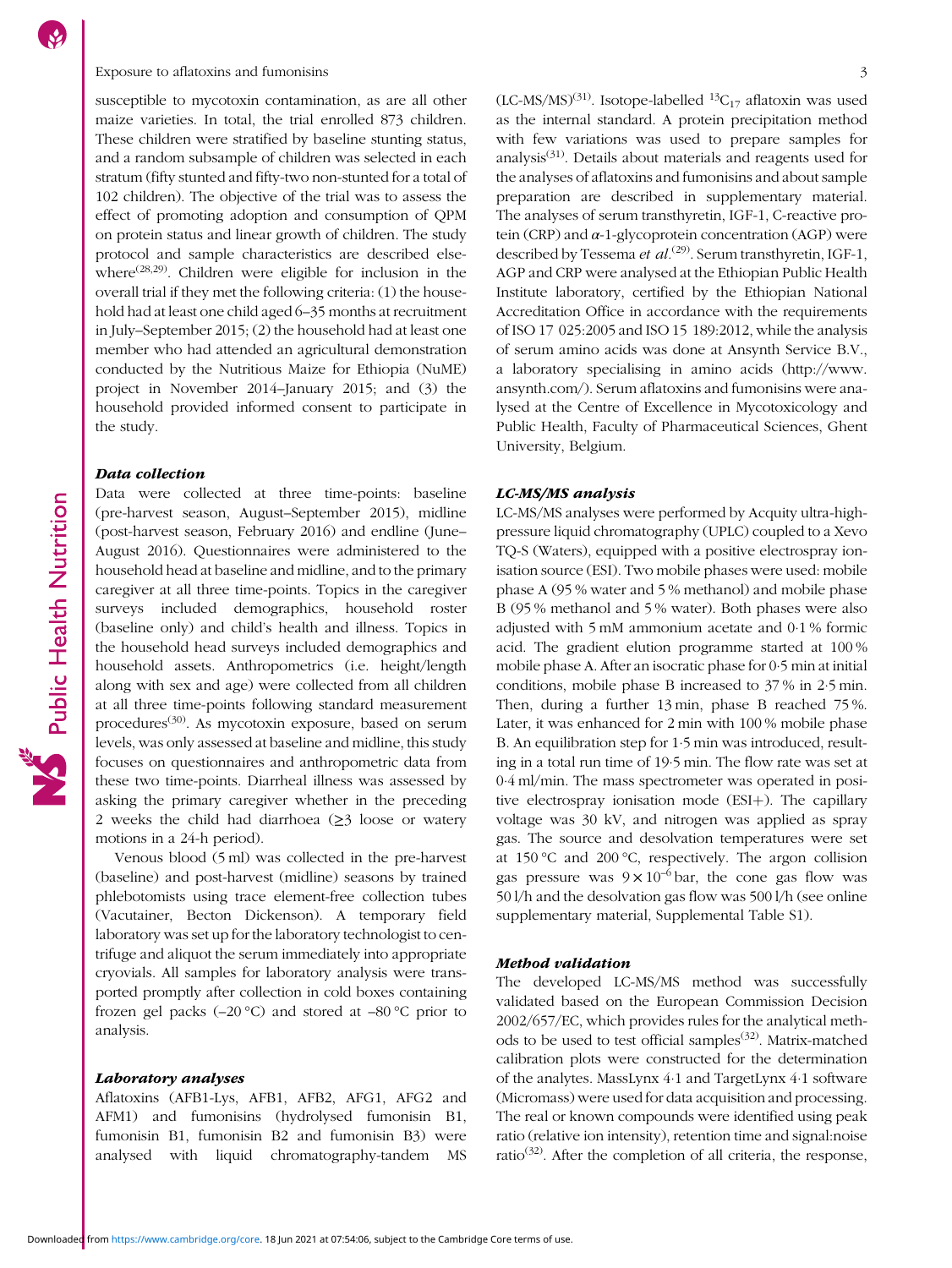Specificity was checked to ensure there was no interference or any peaks for the identification and quantification of the target compounds in the  $\pm 2.5$ % margin of the relative time in five blank samples. Evaluating linearity, the homogeneity of variance was checked before fitting the linear model. Linearity was interpreted graphically using a scatter plot with the  $r^2$  threshold set to ≥0.95. Recovery was calculated after measuring the concentration and the actual (spiked) concentration. The observed concentration was calculated in triplicate from a matrix-matched calibration curve. The precision was calculated in terms of the intraday  $(RSD_r)$  and interday  $(RSD_R)$  precision. Limit of detection (LOD) was calculated as three times the standard error of the intercept, divided by the slope of the standard curve; the limit of quantification (LOQ) was similar, differing by six times the standard error. The calculated LOD and LOQ, which should be >3 and 10, respectively, were verified by the signal: noise ratio  $(s/n)$ , according to the International Union of Pure and Applied Chemistry guidelines. The results of performance characteristics of the LC-MS/MS method complied with the criteria outlined in European Commission Decision 2002/657/EC (see online supplementary material, Supplemental Table  $S(3)$ <sup>([32](#page-10-0))</sup>. Briefly, four identification points should be fulfilled to allow confirmation of the identity of the detected compound; one precursor and at least two product ions should be monitored; the relative intensities of the detected ions should correspond within accepted deviations to those of the calibration; detected ions should have a  $s/n$  of at least 3; and the relative retention time of detected ions must range within a margin of 2·5 %.

## Statistical analyses

As little information was available to hypothesise the prevalence of mycotoxin exposure in this population, a sample size of fifty children per stunting category was selected to achieve margins of error for 95 % CIs of estimated proportions no greater than  $\pm 14$ %, with greater precision expected in estimates of weighted prevalence calculated from the full sample  $(n 102)$ . The overall target sample size of 100 children provided 86 % power to detect a correlation of 0·3 at 0·05 significance level, and statistical power was expected to increase with repeated measurement and adjustment for covariates in linear models. The final sample size was further constrained by the study budget. Exposure to any aflatoxins was defined as a binary variable indicating one or more aflatoxin biomarkers found at a detectable level in a child's serum. We used weighted prevalences of exposure, that is, adjusted for baseline stunting prevalence, to estimate aflatoxin and fumonisin exposure. To assess whether the exposure to aflatoxins was associated with linear growth, we measured height-for-age difference (HAD) and height-for-age Z-score (HAZ). HAD is preferred over HAZ when assessing changes in height/length-for-age in longitudinal data<sup>([33](#page-10-0))</sup>. Stunting was defined as HAZ scores  $<$ 2 SD below median values<sup>([30](#page-10-0))</sup>. As part of the larger intervention study, households were grouped into wealth tertiles based on the first principal component constructed from household assets during the pre-harvest season, in particular agricultural transportation and household implements $(34)$  $(34)$ .

Statistical analyses were conducted with SAS version 9.4 (SAS Institute), and all statistical tests used a 0·05 significance level. Wilcoxon tests were used to compare aflatoxin concentrations between children of different stunting status in each season. McNemar's tests using sampling weights were used to compare the prevalence of aflatoxin and fumonisin exposure across seasons. Spearman's rank correlation was used to investigate correlations among individual aflatoxins, inflammation (AGP and CRP), biomarkers of protein or amino acid status (serum transthyretin, IGF-1, lysine and tryptophan) and growth of children (HAZ and HAD). To examine these associations further, linear models accounting for repeated measures on children were fitted using the SAS procedure 'proc mixed' with restricted maximum likelihood estimation and the Kenward–Roger method to compute degree of freedom $(35)$  $(35)$ . All regressions were repeated using sample weights; weighting did not materially change any of the study findings. Independent variables, common to all models, were those known or suspected to be important predictors of the outcomes: child's sex, age, time of assessment (pre- or post-harvest), intervention arm, inflammation (AGP and CRP, both natural log-transformed), household wealth tertile and incidence of diarrhoea in the preceding 14 d. Model diagnostics were checked to ensure that assumptions of normality of error terms and homogeneity of error variance were met. For each outcome, each aflatoxin was considered individually as a predictor ('individual models'), and all aflatoxins were considered together as predictors in a 'joint model'. Further, using the joint model, a likelihood ratio test ('joint test') was conducted to test for the combined effect of all aflatoxins associated with the outcome (i.e. a statistical test of all aflatoxins as predictors  $v$ . none)<sup>[\(36](#page-10-0))</sup>.

# Results

At baseline (pre-harvest season), children were 21 months old on average and 65 % were male. Fourteen per cent of mothers reported that their child had diarrheal symptoms in the 2 weeks prior to data collection. Stunted and non-stunted children did not differ significantly in age, sex, diarrheal incidence or household wealth (Table [1\)](#page-4-0).

Half of the children (51 %) were exposed to some aflatoxins during the pre-harvest season (Fig. [2](#page-4-0)a). Exposure to any aflatoxin type was lower in the post-harvest season  $(P < 0.0001)$ , but still remained high  $(41\%)$ . Across seasons, exposure was most prevalent for AFB1 (19–22 %), AFB2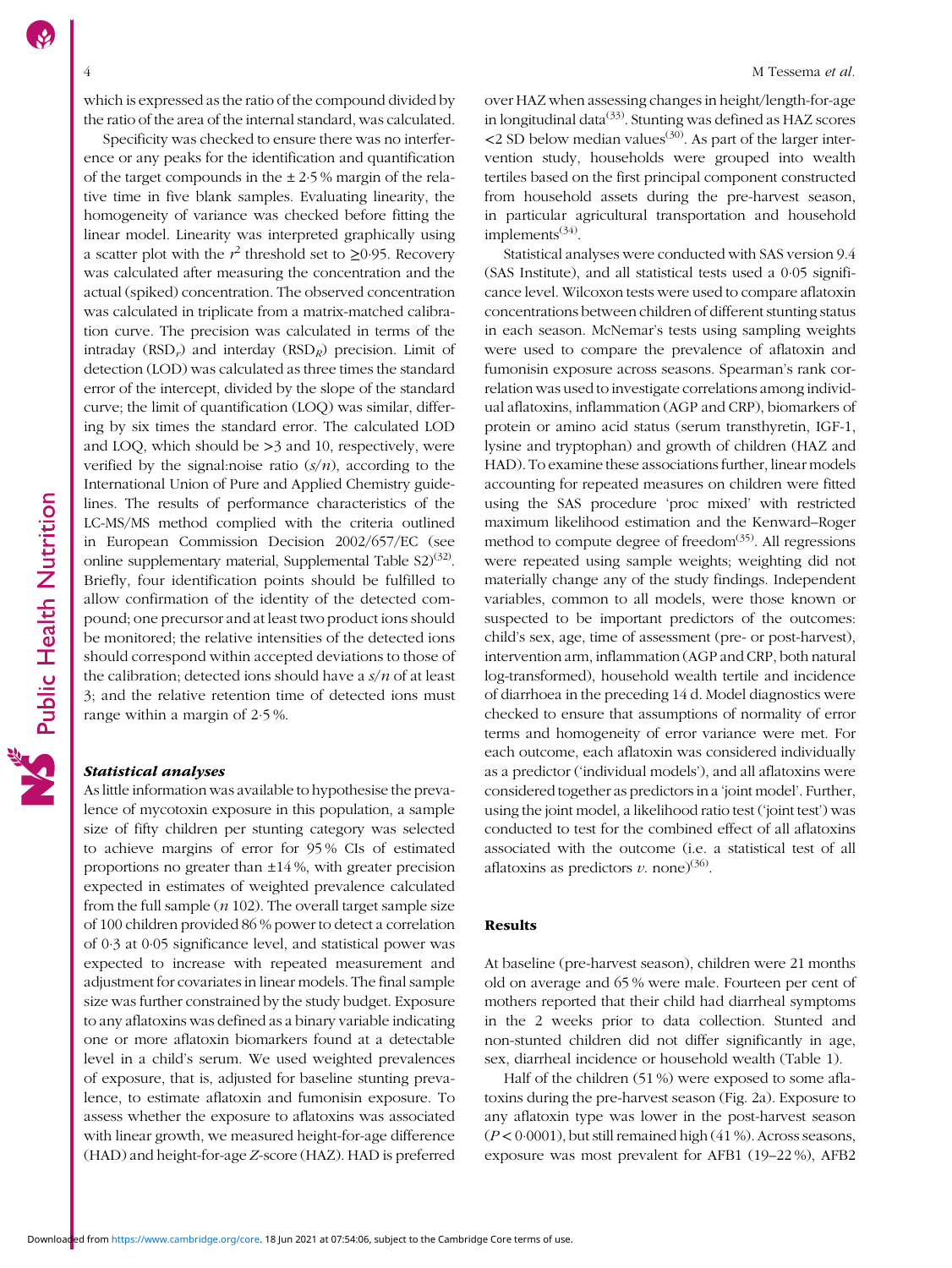#### <span id="page-4-0"></span>Table 1 Demographic and socioeconomic characteristics of study participants at baseline

|                                                                                                         |                                                                             |               | Growth status                                                                   |                |                                                        |                                           |      |
|---------------------------------------------------------------------------------------------------------|-----------------------------------------------------------------------------|---------------|---------------------------------------------------------------------------------|----------------|--------------------------------------------------------|-------------------------------------------|------|
| Characteristics                                                                                         | Stunted<br>(n 50)<br>$-2.66 \pm 0.60$<br>$-8.00 \pm 2.29$<br>$21.6 \pm 7.6$ |               | Non-stunted<br>(n 52)<br>$-0.57 \pm 0.95$<br>$-1.80 \pm 2.93$<br>$19.8 \pm 8.7$ |                | All                                                    | $P$ -value*<br>< 0.001<br>< 0.001<br>0.27 |      |
| $HAZ$ (mean $\pm$ SD)<br>$HAD$ (mean $\pm$ SD)<br>Age, months (mean $\pm$ SD)                           |                                                                             |               |                                                                                 |                | $-1.59 \pm 1.32$<br>$-4.84 \pm 4.08$<br>$20.7 \pm 8.2$ |                                           |      |
| Sex (male)                                                                                              | n<br>72                                                                     | $\%$<br>36    | n<br>58                                                                         | %<br>30        | n<br>65                                                | $\%$<br>66                                | 0.13 |
| Presence of diarrheal illness in preceding 2 weeks <sup>3</sup><br>Household wealth status <sup>4</sup> | 12                                                                          | 6             | 15                                                                              | 8              | 14                                                     | 14                                        | 0.62 |
| Less poor<br>Medium<br>Poorest                                                                          | 16<br>38<br>46                                                              | 23<br>19<br>8 | 34<br>30<br>36                                                                  | 17<br>15<br>18 | 25<br>34<br>41                                         | 41<br>34<br>25                            | 0.12 |

HAZ: height-for-age Z-score; HAD: height-for-age difference.

\*No weighting was used for P-values.

<sup>3</sup>Diarrheal illness was assessed by asking the mother whether in the preceding two weeks, the child had diarrhea (three or more loose or watery motions in a 24-h period). 4As part of the larger intervention study, households were grouped into wealth tertiles based on the first principal component constructed from household assets during the preharvest season.



Fig. 2 Pre- and post-harvest weighted prevalence of exposure to aflatoxins (a) and fumonisins (b) as measured in serum

(29–30 %) and AFG2 (28–33 %); however, AFB1-Lys was low (10 %). The prevalence of AFB1-Lys, AFB1 and AFB2 in serum did not significantly change across seasons  $(P > 0.05$  for each); however, AFG1  $(P = 0.0048)$ , AFG2  $(P = 0.0192)$  and AFM1  $(P = 0.0049)$  were all less prevalent in the post-harvest season, though prevalence of exposure

to AFG2 remained high (28 %) (Fig. 2a). The proportion of children exposed to fumonisins was found to be low, ranging from 0 % to 11 % by type of fumonisin (Fig. 2b). Therefore, associations between exposure to fumonisins and the outcome variables were not further analysed in this study.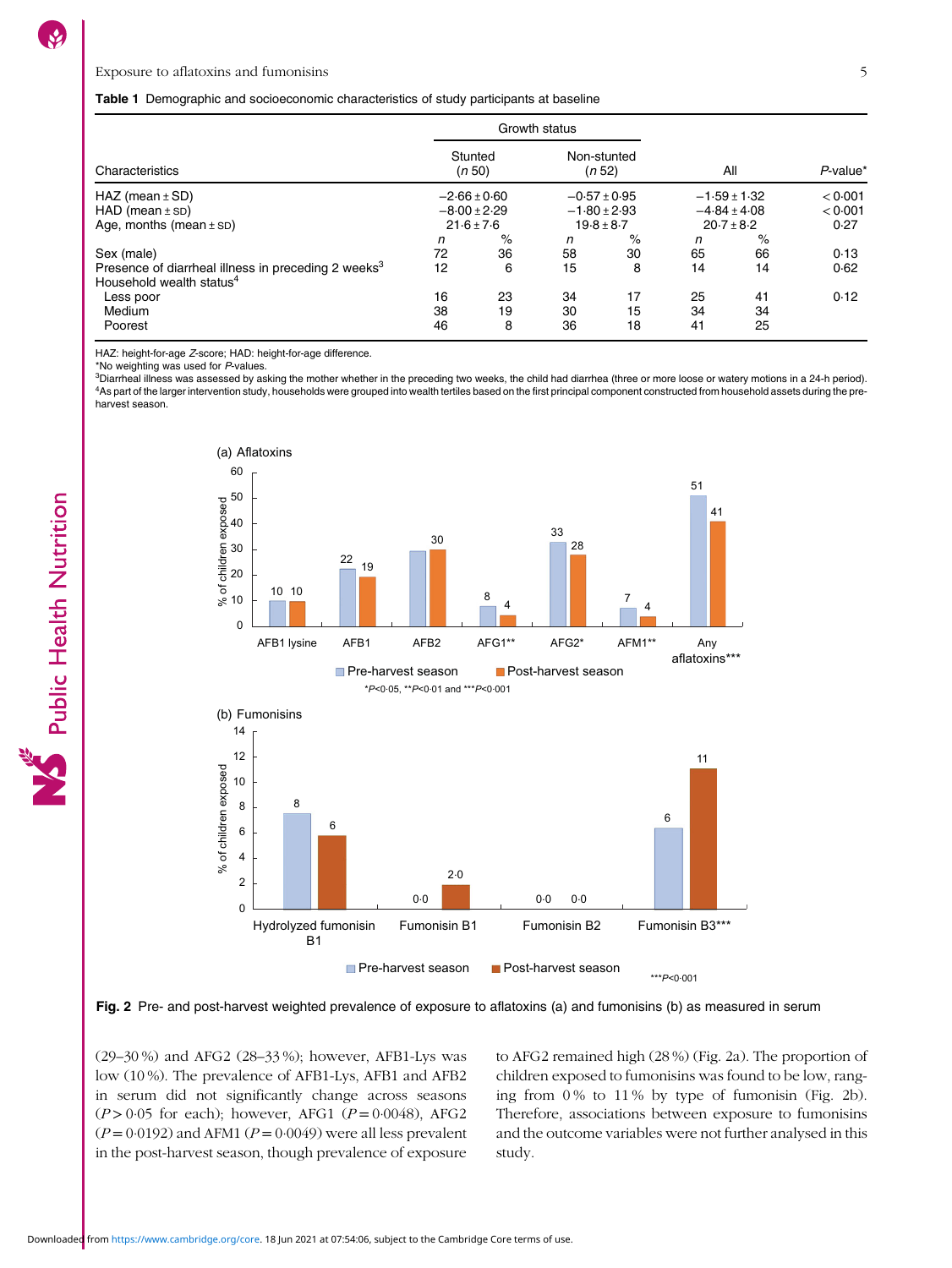| Serum aflatoxin  |                                |       | Pre-harvest (pg/ml)                |       | Post-harvest (pg/ml)           |       |                                    |        |  |  |
|------------------|--------------------------------|-------|------------------------------------|-------|--------------------------------|-------|------------------------------------|--------|--|--|
|                  | Stunted <sup>+</sup><br>(n 50) |       | Not stunted <sup>+</sup><br>(n 52) |       | Stunted <sup>+</sup><br>(n 50) |       | Not stunted <sup>+</sup><br>(n 52) |        |  |  |
|                  | 75 %ile                        | Max   | 75 %ile                            | Max   | 75 %ile                        | Max   | 75 %ile                            | Max    |  |  |
| AFB1-Lys         | $<$ LOD                        | 167.0 | $<$ LOD                            | 182.0 | $<$ LOD                        | 290.0 | $<$ LOD                            | 987.6  |  |  |
| AFB1             | $<$ LOD                        | 18.5  | 8.400                              | 19.3  | $<$ LOD                        | 18.9  | $<$ LOD                            | 21.0   |  |  |
| AFB <sub>2</sub> | 5.700                          | 11.3  | 6.000                              | 11.3  | 6.500                          | 14.3  | 2.700                              | 10.9   |  |  |
| AFG1             | $<$ LOD                        | $5-6$ | $<$ LOD                            | 5.9   | $<$ LOD                        | $5-8$ | $<$ LOD                            | 6·1    |  |  |
| AFG <sub>2</sub> | 0.500                          | $5-6$ | 1.200                              | 5.9   | 0.400                          | $5-1$ | 0.600                              | 5.6    |  |  |
| AFM1             | $<$ LOD                        | 11-1  | $<$ LOD                            | 13.2  | $<$ LOD                        | 10.9  | $<$ LOD                            | $10-8$ |  |  |

AFB1-Lys: aflatoxin B1-lysine; AFB1: aflatoxin B1; AFB2: aflatoxin B2; AFG1: aflatoxin G1; AFG2: aflatoxin G2; AFM1: aflatoxin M1. \*As all aflatoxins were found in <50 % of children, all median values were below the limit of detection (LOD).

†As measured at baseline.

Table 3 Correlations among aflatoxins and AFB1-Lys in each season

|      |          | Pre-harvest season | Post-harvest season |           |                  |           |           |                  |         |                  |
|------|----------|--------------------|---------------------|-----------|------------------|-----------|-----------|------------------|---------|------------------|
|      | AFB1-Lvs | AFB1               | AFB <sub>2</sub>    | AFG1      | AFG <sub>2</sub> | AFB1-Lvs  | AFB1      | AFB <sub>2</sub> | AFG1    | AFG <sub>2</sub> |
| AFB1 | 0.07     |                    |                     |           |                  | $0.20*$   |           |                  |         |                  |
| AFB2 | 0.01     | $0.63***$          |                     |           |                  | 0.13      | $0.43***$ |                  |         |                  |
| AFG1 | $-0.08$  | $-0.01$            | $0.27**$            |           |                  | 0.10      | $0.25*$   | 0.13             |         |                  |
| AFG2 | $-0.004$ | $0.41***$          | $0.56***$           | $0.38***$ |                  | 0.19      | $0.49***$ | $0.65***$        | 0.12    |                  |
| AFM1 | 0.04     | $-0.13$            | $-0.07$             | 0.09      | $-0.08$          | $0.27***$ | 0.04      | 0.12             | $-0.05$ | 0.05             |

AFB1-Lys: aflatoxin B1-lysine; AFB1: aflatoxin B1; AFB2: aflatoxin B2; AFG1: aflatoxin G1; AFG2: aflatoxin G2; AFM1: aflatoxin M1.

Spearman's rank correlations, unweighted. Values below the limit of detection (LOD) were set to LOD/2.<br>\*P < 0·05, \*\*P < 0·01, \*\*\*P < 0·001.

The concentrations of individual aflatoxins varied in the serum of sampled children (Table 2). However, the concentrations did not differ  $(P > 0.05)$  by baseline stunting status at either time-point for any of the tested aflatoxins or AFB1-Lys (Table 2). AFB1-Lys was not correlated with any aflatoxins in the pre-harvest season; but in the post-harvest season, AFB1-Lys was positively correlated with AFB1  $(r=0.20, P=0.04)$  and AFM1  $(r=0.27, P=0.001)$ (Table 3). AFB1 and AFB2 were positively correlated in both seasons ( $P < 0.001$  for both). AFG1 was correlated with AFB2  $(r = 0.27, P = 0.005)$  in the pre-harvest season and with AFB1  $(r=0.25, P=0.01)$  in the post-harvest season, while AFG2 was positively correlated with AFB1 and AFB2 in both seasons ( $P < 0.001$  for both).

The linear growth of children was not correlated with any aflatoxins in the pre-harvest season (all  $P > 0.05$ ) (see online supplementary material, Supplemental Table [S3\)](https://doi.org/10.1017/S1368980021000422). Furthermore, none of the measured aflatoxins were correlated with a biomarker of protein in the pre-harvest season (see online supplementary material, Supplemental Table [S3](https://doi.org/10.1017/S1368980021000422)). AFB1 was inversely correlated with IGF-1 ( $r = -0.26$ ,  $P = 0.009$ ), and AFB2 was inversely correlated with serum tryptophan  $(r = -0.33, P = 0.001)$ in the post-harvest season (see online supplementary material, Supplemental Table [S4](https://doi.org/10.1017/S1368980021000422)).

Inflammation (AGP) was inversely correlated with serum biomarkers transthyretin ( $r = -0.31$ ,  $P = 0.002$ ), tryptophan  $(r = -0.23, P = 0.02)$  and IGF-1  $(r = -0.25, P = 0.01)$  in the pre-harvest season (see online supplementary material, Supplemental Table [S3\)](https://doi.org/10.1017/S1368980021000422). Similarly, it was inversely correlated with biomarkers transthyretin  $(r = -0.39)$ ,  $P < 0.0001$ ) and tryptophan ( $r = -0.25$ ,  $P = 0.012$ ) in the post-harvest season (see online supplementary material, Supplemental Table [S4\)](https://doi.org/10.1017/S1368980021000422).

HAZ in the pre-harvest season did not differ by exposure to aflatoxins in the same season  $(P = 0.16$ , Fig. [3](#page-6-0)a). Similarly, HAZ in the post-harvest season did not differ by aflatoxin exposure in the pre-harvest  $(P = 0.14)$  or post-harvest seasons ( $P = 0.15$ ). Children exposed to any aflatoxin in either season also did not significantly differ in HAZ at the endline survey (see online supplementary material, Supplemental Table [S5](https://doi.org/10.1017/S1368980021000422)). However, when stunting (HAZ < –2 SD) was specifically considered, children exposed to aflatoxins in the pre-harvest season were less likely to be stunted in the same season  $(P = 0.01)$ , contrary to expectation, though pre-harvest exposure was not associated with stunting in the post-harvest season  $(P = 0.19)$ (Fig. [3](#page-6-0)b). In contrast, children exposed to aflatoxins in the post-harvest season were marginally more likely to be stunted in the same season  $(P=0.08)$  (Fig. [3b](#page-6-0)). WHZ of the children was not correlated with exposure to aflatoxins in either season (see online supplementary material, Supplemental Table [S3](https://doi.org/10.1017/S1368980021000422) and [S4\)](https://doi.org/10.1017/S1368980021000422).

Exposure to any specific aflatoxin was not associated with acute or chronic inflammation (Table [4\)](#page-6-0) or biomarkers of protein status (Table [5\)](#page-7-0) in young children. However, AFB2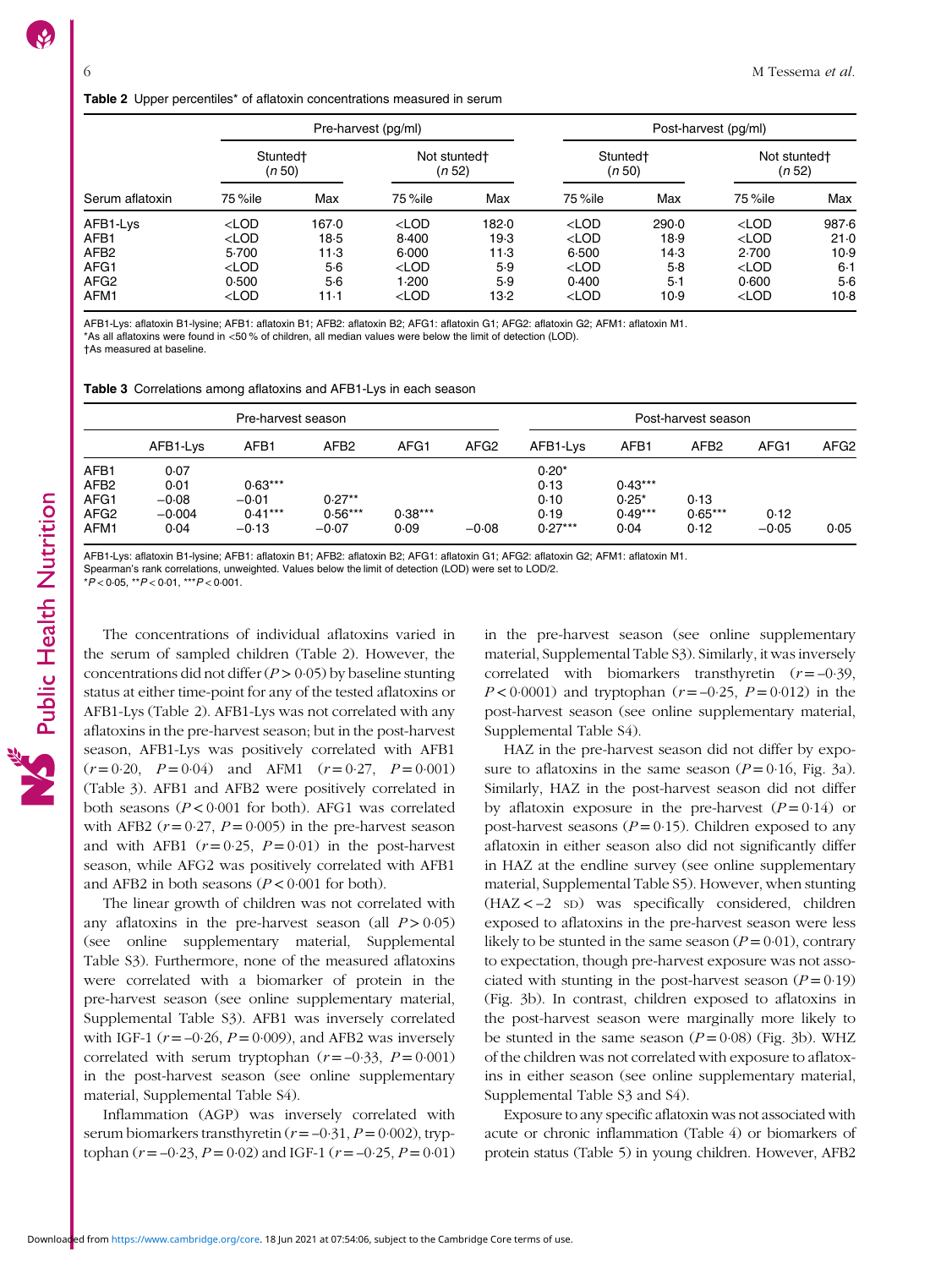### <span id="page-6-0"></span>Exposure to aflatoxins and fumonisins 7

exposure measured in serum was inversely associated with serum tryptophan  $(P = 0.0002)$  (Table [5\)](#page-7-0). Children's exposure to any specific aflatoxins was not associated with linear growth, as measured using HAZ or HAD (Table [6](#page-8-0)). However, all aflatoxins (AFB1, AFB2, AFG1, AFG2 and AFM1), when examined as a group using likelihood ratio tests ('joint tests' in Tables 4–[6](#page-8-0)), had a significant association with each outcome (AGP, CRP, transthyretin, IGF-1, lysine, tryptophan, HAZ and HAD;  $P < 0.0001$  for each outcome except for transthyretin, for which  $P = 0.007$ ).



Fig. 3 Mean weighted height-for-age <sup>Z</sup>-scores (HAZ, panel a) and weighted prevalence of stunting (panel b) in pre- and post-harvest seasons, by exposure to any aflatoxins in either season

#### Discussion

We found a high prevalence of exposure to one or more aflatoxins in nearly half of our children during both preand post-harvest seasons. In our study population, all the carcinogenic aflatoxins could be detected in variable amounts. According to the International Agency for Research on Cancer, AFB1, AFB2, AFG1, AFG2 and AFM1 are highly carcinogenic for humans<sup> $(9)$  $(9)$  $(9)$ </sup>. In general, the level of carcinogenicity is categorised in decreasing order as  $AFB1 > AFG1 > AFM1 > AFB2 > AFG2<sup>(37)</sup>$  $AFB1 > AFG1 > AFM1 > AFB2 > AFG2<sup>(37)</sup>$  $AFB1 > AFG1 > AFM1 > AFB2 > AFG2<sup>(37)</sup>$ . Although exposure to aflatoxins in our population was lower than in some other African studies<sup> $(18,23)$ </sup>, the current exposure data suggest that aflatoxin contamination is a public health problem in Ethiopia as zero tolerance for aflatoxin exposure is desirable. To our knowledge, this is the first study that assesses exposure to aflatoxins using multiple serum biomarkers, allowing us to compare the relative contribution of each to exposure risk. AFB1 is the most frequently reported carcinogen in many cereal-consuming popula-tions<sup>[\(38\)](#page-10-0)</sup>. However, in our population, it was third highest, with one out of five children exposed to AFB1. The serum concentration of AFB1-Lys, an indicator of exposure over longer periods of time<sup>([38](#page-10-0))</sup>, was not high, contrary to our expectation but comparable to some other studies<sup>([18](#page-10-0),[26](#page-10-0))</sup>. AFB1-Lys in our studied population was much lower than the exposure found in several West African studies<sup>[\(17](#page-10-0)-[22](#page-10-0))</sup>. In our study, exposure to AFB2 and AFG2 was the most common, found in nearly a third of our study children. Interestingly, AFB2 and AFG2 are metabolites of AFB1 and AFG1, respectively<sup>([39\)](#page-10-0)</sup>. The higher prevalence of AFB2 relative to AFB1, and especially AFG2 relative to AFG1, may be due to timing and duration of exposure. Also, the assays for AFB2 and AFG2 have lower LOD than the assays for AFB1 and AFG1, and concentrations measured were relatively low in our sample. These lower LOD may partially explain the higher prevalence detected for AFB2 and AFG2.

Table 4 Associations between aflatoxin exposures and inflammation among Ethiopian children\*

|                    |                   | <b>AGP</b> |         |             |           |                  |          | <b>CRP</b>        |         |             |           |                  |  |  |
|--------------------|-------------------|------------|---------|-------------|-----------|------------------|----------|-------------------|---------|-------------|-----------|------------------|--|--|
|                    | Individual models |            |         | Joint model |           |                  |          | Individual models |         | Joint model |           |                  |  |  |
| Aflatoxin          | Estimate          | <b>SE</b>  | P-value | Estimate    | <b>SE</b> | P-value          | Estimate | <b>SE</b>         | P-value | Estimate    | <b>SE</b> | P-value          |  |  |
| AFB1-Lys           | $-0.59$           | 0.68       | 0.39    |             |           |                  | 0.44     | 2.05              | 0.83    |             |           |                  |  |  |
| AFB1               | $-1.49$           | 7.40       | 0.84    | 2.72        | 8.14      | 0.74             | $-17.61$ | 21.91             | 0.42    | $-12.20$    | 24.28     | 0.62             |  |  |
| AFB <sub>2</sub>   | $-17.54$          | 10.53      | 0.10    | $-16.08$    | 12.52     | 0.20             | $-34.55$ | 30.60             | 0.26    | $-19.07$    | 37.42     | 0.61             |  |  |
| AFG1               | $-4.93$           | 33.99      | 0.88    | 13.86       | 34.93     | 0.69             | $-55.37$ | 102.21            | 0.59    | $-16.97$    | 105.23    | 0.87             |  |  |
| AFG <sub>2</sub>   | $-30.82$          | 22.27      | 0.17    | $-21.77$    | 24.46     | 0.37             | $-56.35$ | 62.47             | 0.37    | $-36.95$    | 70.41     | 0.60             |  |  |
| AFM1<br>Joint test | $-19.38$          | 12.14      | 0.11    | $-19.92$    | 12.26     | 0.11<br>< 0.0001 | $-61.44$ | 36.51             | 0.09    | $-62.75$    | 36.96     | 0.09<br>< 0.0001 |  |  |

AFB1-Lys: aflatoxin B1-lysine; AFB1: aflatoxin B1; AFB2: aflatoxin B2; AFG1: aflatoxin G1; AFG2: aflatoxin G2; AFM1: aflatoxin M1; AGP: α-1-glycoprotein; CRP: C-reactive protein.

\*The quantitative effect of each aflatoxin or aflatoxin biomarker on AGP and CRP was assessed individually ('individual models') and together in a 'joint model'. All models controlled for child's sex, age, time of assessment (pre- or post-harvest) and intervention arm. In all models, the response variable (AGP or CRP) was natural log-transformed prior to analysis. Based on the joint model, the 'joint test' is a likelihood ratio test for the combined effect of all aflatoxins associated with the outcome (i.e. a statistical test of all aflatoxins as predictors v. none).

Public Health Nutrition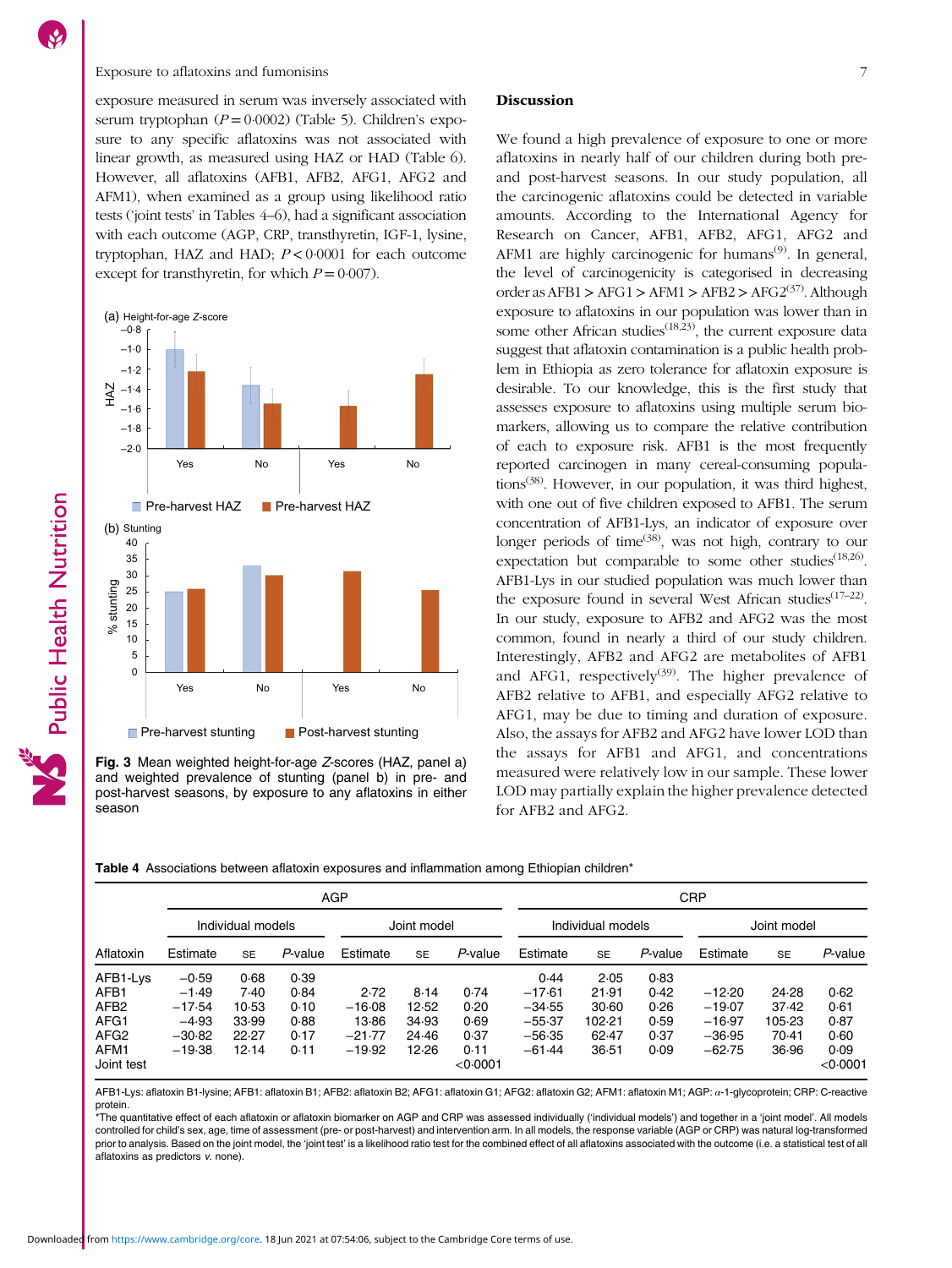|  | $\overline{\phantom{a}}$ |   |
|--|--------------------------|---|
|  |                          |   |
|  |                          | I |
|  |                          |   |
|  |                          |   |
|  |                          |   |
|  |                          |   |
|  |                          |   |
|  |                          |   |
|  |                          |   |
|  |                          |   |
|  |                          |   |
|  |                          |   |

 $\infty$ 

|                  |            |                   |         | Transthyretin |             |         |            |                   |         | $IGF-1*$    |             |            |
|------------------|------------|-------------------|---------|---------------|-------------|---------|------------|-------------------|---------|-------------|-------------|------------|
|                  |            | Individual models |         |               | Joint model |         |            | Individual models |         |             | Joint model |            |
| Aflatoxin        | Estimate   | <b>SE</b>         | P-value | Estimate      | <b>SE</b>   | P-value | Estimate   | <b>SE</b>         | P-value | Estimate    | <b>SE</b>   | P-value    |
| AFB1-Lys         | 0.09       | 0.07              | 0.18    |               |             |         | 0.69       | 1.11              | 0.54    |             |             |            |
| AFB1             | $-0.20$    | 0.73              | 0.78    | 0.03          | 0.82        | 0.97    | $-8.33$    | 11.87             | 0.48    | $-9.37$     | 13.42       | 0.49       |
| AFB <sub>2</sub> | $-0.73$    | 1.08              | 0.50    | $-1.19$       | 1.26        | 0.35    | 0.68       | 16.77             | 0.97    | 1.92        | 20.91       | 0.93       |
| AFG1             | $-0.60$    | 3.34              | 0.86    | $-0.99$       | 3.48        | 0.78    | 0.15       | 58.01             | 1.00    | $-3.86$     | 59.96       | 0.95       |
| AFG <sub>2</sub> | 2.29       | 2.38              | 0.34    | 3.22          | 2.59        | 0.21    | 19.88      | 32.78             | 0.55    | 21.09       | 37.79       | 0.58       |
| AFM1             | $-0.56$    | 1.22              | 0.65    | $-0.49$       | 1.23        | 0.69    | 4.32       | 20.24             | 0.83    | 3.80        | 20.52       | 0.85       |
| Joint test       |            |                   |         |               |             | 0.007   |            |                   |         |             |             | < 0.0001   |
|                  |            |                   |         | Lysine        |             |         |            |                   |         | Tryptophan  |             |            |
|                  |            | Individual models |         |               | Joint model |         |            | Individual models |         | Joint model |             |            |
|                  | Estimate   | SE                | P-value | Estimate      | <b>SE</b>   | P-value | Estimate   | <b>SE</b>         | P-value | Estimate    | SE          | $P$ -value |
| AFB1-Lys         | $-70.07$   | 64.44             | 0.28    |               |             |         | $-10.25$   | 25.90             | 0.69    |             |             |            |
| AFB1             | $-1191.01$ | 688.09            | 0.09    | $-772.05$     | 761.91      | 0.31    | 358.39     | 276.33            | 0.20    | 835.41      | 297.83      | 0.006      |
| AFB <sub>2</sub> | $-1540.33$ | 977.46            | 0.12    | $-1574.30$    | 1178.51     | 0.18    | $-1191.73$ | 388.74            | 0.003   | $-1762.41$  | 460.30      | 0.0002     |

<span id="page-7-0"></span>Table 5 Associations between aflatoxin exposures and serum protein biomarkers among Ethiopian children\*

AFB1-Lys: aflatoxin B1-lysine; AFB1: aflatoxin B1; AFB2: aflatoxin B2; AFG1: aflatoxin G1; AFG2: aflatoxin G2; AFM1: aflatoxin M1.

AFG1 2247·66 3217·94 0·49 2583·35 3300·23 0·43

AFG2 606·54 2014·48 0·76 1923·96 2220·26 0·39

AFM1 1709·14 1159·02 0·14 1525·81 1168·37 0·19

Response variable was natural log-transformed prior to analysis.

Joint test

\*The quantitative effect of each aflatoxin or aflatoxin biomarker on serum biomarkers was assessed individually ('individual models') and together in a 'joint model'. All models controlled for child's sex, age, time of ass harvest), intervention arm and inflammation (AGP and CRP, both natural log-transformed). Based on the joint model, the 'joint test' is a likelihood ratio test for the combined effect of all aflatoxins associated with the o all aflatoxins as predictors v. none).

 $< 0.0001$ 

<sup>−</sup>158·25 1284·54 0·90 408·98 1284·44 0·75

<sup>−</sup>835·06 825·50 0·31 298·95 881·82 0·74

<sup>−</sup>228·19 466·23 0·63 <sup>−</sup>187·73 454·82 0·68

 $< 0.0001$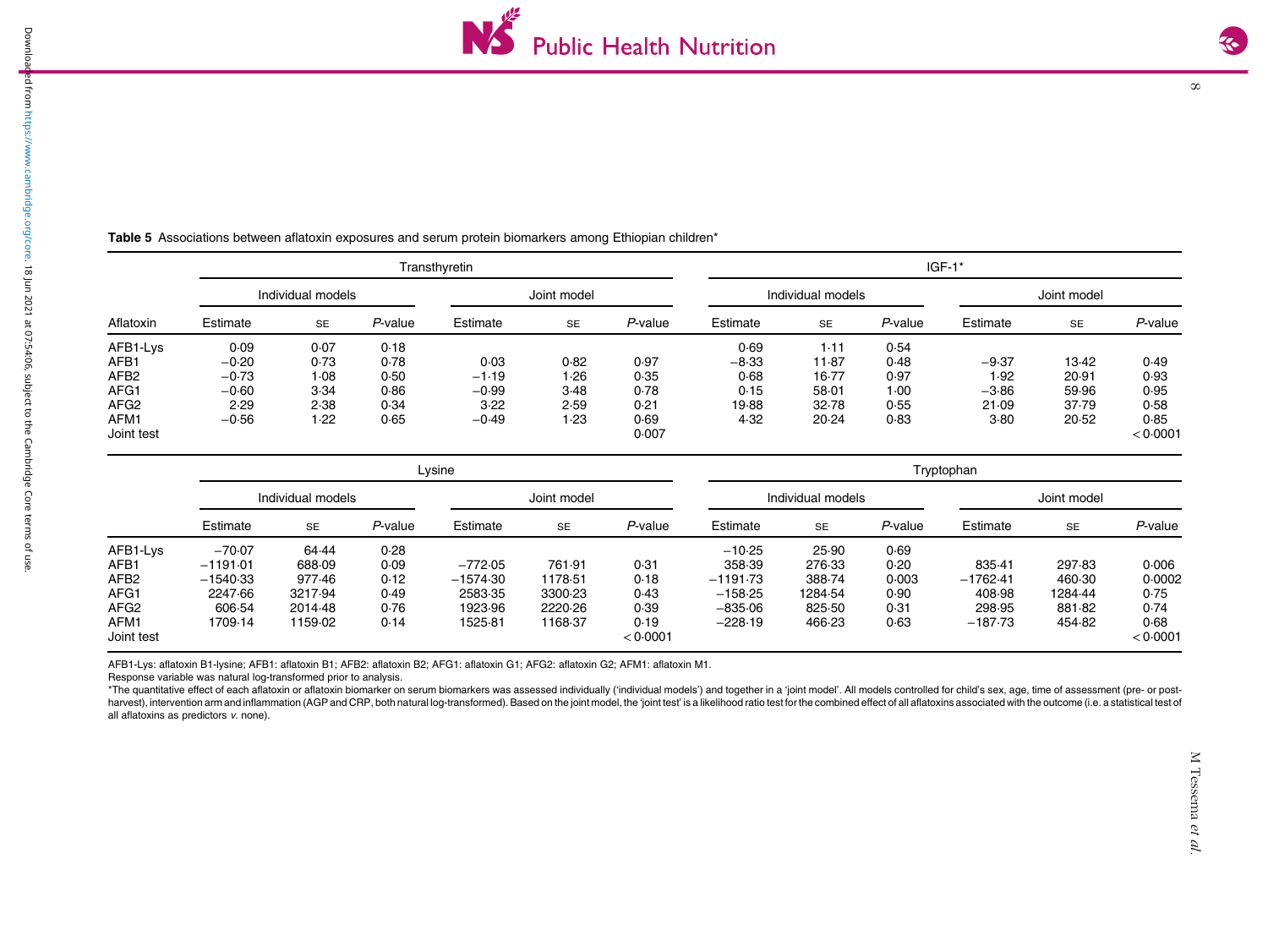<span id="page-8-0"></span>Table 6 Associations between aflatoxin exposures and linear growth among Ethiopian children\*

|                  |          | Height-for-age Z-score |         |             |           |          |           | Height-for-age difference |         |             |           |          |  |  |
|------------------|----------|------------------------|---------|-------------|-----------|----------|-----------|---------------------------|---------|-------------|-----------|----------|--|--|
|                  |          | Individual models      |         | Joint model |           |          |           | Individual models         |         | Joint model |           |          |  |  |
| Aflatoxin        | Estimate | <b>SE</b>              | P-value | Estimate    | <b>SE</b> | P-value  | Estimate  | <b>SE</b>                 | P-value | Estimate    | <b>SE</b> | P-value  |  |  |
| AFB1-Lys         | 2.25     | 1.50                   | 0.14    |             |           |          | 6.04      | 4.52                      | 0.18    |             |           |          |  |  |
| AFB <sub>1</sub> | 8.91     | 16.76                  | 0.60    | 20.30       | 18.76     | 0.28     | $-11.53$  | 50.57                     | 0.82    | 36.56       | 56.47     | 0.52     |  |  |
| AFB <sub>2</sub> | $-12.60$ | 25.31                  | 0.62    | $-21.49$    | 28.60     | 0.45     | $-99.00$  | 76.06                     | 0.20    | $-109.54$   | 85.95     | 0.21     |  |  |
| AFG1             | 24.63    | 73.13                  | 0.74    | 41.36       | 76.68     | 0.59     | 37.27     | 219.87                    | 0.87    | 115.77      | 230.14    | 0.62     |  |  |
| AFG <sub>2</sub> | $-58.37$ | 63.15                  | 0.36    | $-63.72$    | 67.13     | 0.34     | $-225.68$ | 193.63                    | 0.25    | $-206.90$   | 205.74    | 0.32     |  |  |
| AFM1             | 46.99    | 26.32                  | 0.08    | 46.79       | 26.79     | 0.08     | 143.76    | 79.10                     | 0.07    | 137.81      | 80.23     | 0.09     |  |  |
| Joint test       |          |                        |         |             |           | < 0.0001 |           |                           |         |             |           | < 0.0001 |  |  |

AFB1-Lys: aflatoxin B1-lysine; AFB1: aflatoxin B1; AFB2: aflatoxin B2; AFG1: aflatoxin G1; AFG2: aflatoxin G2; AFM1: aflatoxin M1.

\*The quantitative effect of each aflatoxin or aflatoxin biomarker on indicators of linear growth was assessed individually ('individual models') and together in a 'joint model'. All models controlled for child's sex, age, time of assessment (pre- or post-harvest), intervention arm, inflammation (AGP and CRP, both natural log-transformed), household wealth tertile and incidence of diarrhoea in the preceding 14 d. Based on the joint model, the 'joint test' is a likelihood ratio test for the combined effect of all aflatoxins associated with the outcome (i.e. a statistical test of all aflatoxins as predictors v. none).

The prevalence of exposure to AFM1, a metabolite found in milk and milk products when animals are fed contaminated feeds, was low in our study. An experimental study of animals showed that both AFB1 and AFM1 were detected in the plasma of cows after the ingestion of AFB1 on corn-based feed $(40)$  $(40)$ . As reported in our previous paper<sup>[\(29](#page-10-0))</sup>, milk consumption among children in our study area was minimal, which probably led to low levels of AFM1 contamination. AFG2 was quantitatively the most important type of aflatoxin, detected in about a third of our population. AFG1, on the other hand, was present in only a few samples, although both AFG1 and AFG2 are metabolites of  $AFB1<sup>(40)</sup>$  $AFB1<sup>(40)</sup>$  $AFB1<sup>(40)</sup>$ .

Exposure to AFG1, AFG2 and AFM1 was higher in the pre-harvest season than in the post-harvest season. This could have been due to several reasons. In the pre-harvest season, complementary foods consumed by children were mostly prepared from foods produced and stored on household farms. The higher prevalence of aflatoxins detected in the pre-harvest season could have been caused by poor storage conditions over a long period of time, leading to fungal proliferation and mycotoxin contamination of grain used to prepare complementary foods. Research on the sources of mycotoxin exposure, including the effects of crop storage technologies, practices and duration on mycotoxin contamination, is needed to develop effective mitigation strategies.

Exposure to fumonisins was low in our study population. To our knowledge, exposure to fumonisins has never been measured before in human serum. An in vitro study showed that fumonisins might have the potential to cause severe hepatotoxic, nephrotoxic, hepatocarcinogenic and other cytotoxic effects in mammals $(41)$  $(41)$  $(41)$ . Fumonisin B1 is the most toxic fumonisin<sup>[\(37\)](#page-10-0)</sup>, but a very low fumonisin B1 exposure (2 %) was found in the post-harvest season and was not detectable in the pre-harvest season. Fumonisins are the second most important mycotoxins found on maize and in a variety of maize-based human foods, particularly when grown in warmer regions $(42, 43)$ . Fumonisin exposure from maize and other cereal-based foods has been reported in many developing countries<sup> $(44)$ </sup> but not in serum. The low level of exposure to fumonisins in our population might be because fumonisins are poorly absorbed and are excreted largely in faeces<sup> $(39)$  $(39)$ </sup>. The other reason could be a low level of contamination in complementary foods in our study area. Despite the low fumonisin levels detected in this study, the authors strongly suggest continuing to study fumonisin exposure in Ethiopia as our study was conducted in only a small sample not representative of the entire country. However, future studies should take other matrixes, such as faeces or hair, to assess better fumonisin  $exposure<sup>(39)</sup>$  $exposure<sup>(39)</sup>$  $exposure<sup>(39)</sup>$ .

Exposure to AFB1 was inversely correlated with serum IGF-1, while AFB2 exposure was inversely correlated with serum tryptophan in the post-harvest season. However, the correlation between AFB1 and IGF-1 disappeared in regression models adjusted for confounders. Exposure to individual aflatoxins, including the AFB1-Lys biomarker, in serum was not associated with linear growth of children after adjusting for confounders. While individual aflatoxins largely did not have significant associations with inflammation, protein status or linear growth, they did have significant associations as a group to these outcomes, as evidenced by the joint tests. These relationships should be investigated further in larger studies that would have more statistical power.

Similar to our study, studies from other East African countries<sup> $(23-25)$  $(23-25)$  $(23-25)$  $(23-25)$  $(23-25)$ </sup> and Nepal<sup>([26\)](#page-10-0)</sup> did not find an association between AFB1-Lys and linear growth of children. Some observational and cross-sectional studies in West Africa found an inverse relationship between AFB1-Lys biomarkers and child growth<sup> $(17,19-22)$  $(17,19-22)$  $(17,19-22)$ </sup>. Similarly, an observational study from Mexico showed that the level of exposure to aflatoxins was inversely associated with linear growth $(18)$  $(18)$  $(18)$ . A recent randomised control trial among Kenyan children found that in households that had access to aflatoxin-free maize, children had reduced serum aflatoxin concentrations, but the linear growth of children was not affected<sup>([23](#page-10-0))</sup>.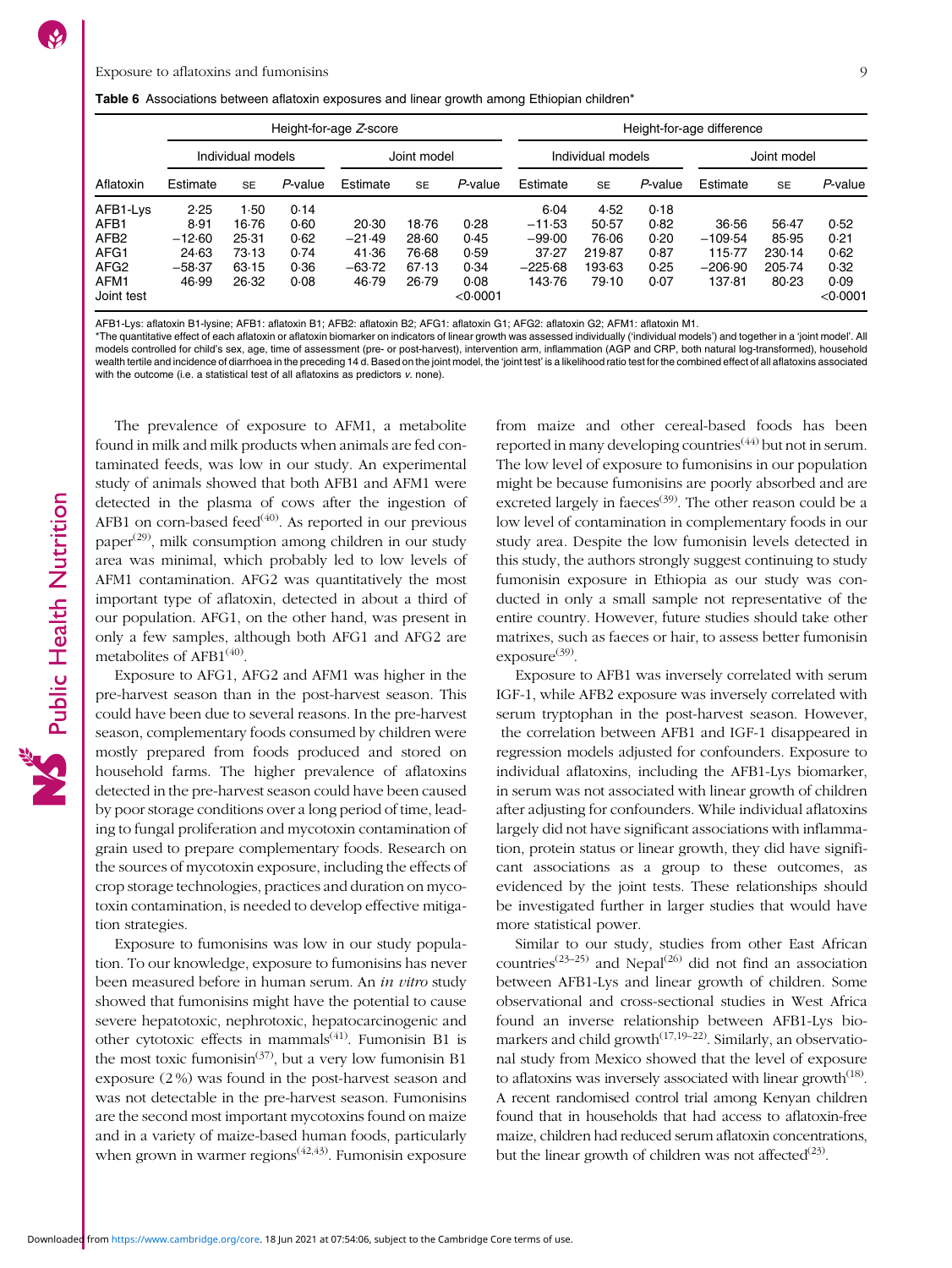<span id="page-9-0"></span>There are a number of differences between our study and previous studies, most notably in the methods of aflatoxin analyses and study setting. The LC-MS/MS method used in our analyses is a more specific and sensi-tive technique<sup>[\(22\)](#page-10-0)</sup> compared with ELISA<sup>[\(45\)](#page-11-0)</sup>. Also, most prior studies measured a single aflatoxin as a marker of exposure. The large variability in aflatoxins in serum and in linear growth suggests that further studies with larger sample sizes may be required to detect associations or causal linkages between aflatoxin exposure and growth of children. Even without a biological mechanism linking aflatoxin exposure and linear growth faltering, aflatoxin exposure remains a critical concern, given its carcinogenicity and other potential implications for health as well as international trade<sup> $(46)$  $(46)$  $(46)$ </sup>.

When trying to elucidate factors that could explain a relationship between exposure to aflatoxins and growth, Smith and colleagues hypothesised that aflatoxin exposure may inhibit protein synthesis and increase inflammation or infection<sup> $(27)$  $(27)$  $(27)$ </sup>. We therefore investigated this hypothesis but found an unclear association between exposure to the group of aflatoxins and inflammation or protein status biomarkers such as serum transthyretin. Serum concentrations of tryptophan and lysine may mediate protein synthesis because these are the two most limiting amino acids in maize-based diets. Exposure to the group of aflatoxins was associated with these serum amino acids; however, only AFB1 and AFB2 were specifically associated with serum tryptophan.

In our study, the unclear association between aflatoxin biomarkers in serum and selected biomarkers of protein synthesis may have been due to relatively low serum concentrations of aflatoxin biomarkers, even though the prevalence of exposure was high. These associations between aflatoxin exposure and biomarkers of protein synthesis and inflammation may suggest the need for further study to better understand the biological mechanisms that could also lead to linear growth faltering in children.

Small sample size was a limitation in our study since aflatoxins could only be assessed for a subset of 102 children, meaning that our study may have been underpowered to detect smaller effects from low-level aflatoxin exposure. Further, the study did not take samples of children's food to analyse aflatoxin levels, which would have shed light on the origin of aflatoxins found in children's serum. Another limitation was the use of observational (nonexperimental) data, which does not allow us to infer causality. However, experimental investigation on the health effects of aflatoxin exposure in children would be ethically challenging at best, and our analyses adjusted for key known confounders. The high levels of aflatoxin exposure warrant further research to identify the sources of exposure and interventions to mitigate that exposure. These findings also motivate more widespread monitoring of mycotoxin exposure in Ethiopia, with attention to the possibility that exposure may vary over time.

We conclude that children in rural Ethiopia are widely exposed to aflatoxins, which can have both acute and long-term consequences for health, growth and development. However, the biological mechanisms by which aflatoxins may specifically affect inflammation, protein status or linear growth did not become clear from our study. A larger longitudinal study is therefore recommended to evaluate causal linkages between aflatoxin exposure and key nutrition and health outcomes in children.

#### Acknowledgements

Acknowledgements: The authors would like to thank Karl De Ruyck and Prof. Sarah De Saeger for supervising the analyses of serum mycotoxins, Dr David Miller and Dr Mark Sumarah for supplying the mycotoxin standards. We would also like to thank Liz Lucas for English editing the manuscript. Financial support: This work was funded by the Agricultural Technology Adoption Initiative grant OPP52811 from the Bill and Melinda Gate Foundation to the Harvard T.H. Chan School of Public Health, Boston, USA and the Nutritious Maize of Ethiopia Project. Conflict of interest: The authors have declared that no competing interests exist. Authorship: MT, NSG, IDB, HDG, TB, EJM and BJS conceived the study design; MT, AK, MDB and AVC performed the experiments; MT, NSG, HDG and IDB analysed the data; MT, HDG, IDB and NSG wrote up the first draft of the manuscript; and the manuscript was critically reviewed and refined by all authors. *Ethics of human* subject participation: The study was conducted according to the guidelines laid down in the Declaration of Helsinki, and all procedures involving data collection from human subjects were approved by the Ethiopian Public Health Institute Scientific and Ethical Review Committee (SERO-006–02–2015). Prior to any data collection, the research staff obtained written informed consent from the parents of children who were interviewed, specifically the household head and caregiver.

#### Supplementary material

For supplementary material accompanying this paper visit <https://doi.org/10.1017/S1368980021000422>

#### References

- 1. Victora CG, Adair L, Fall C et al. (2008) Maternal and child undernutrition: consequences for adult health and human capital. *Lancet* **371**, 340-357.
- 2. Murray CJL (2015) Shifting to sustainable development goals: implications for global health. N Engl J Med 373, 1390-1393.
- 3. WHO (2014) Global Nutrition Targets 2025: Stunting Policy Brief (WHO/NMH/NHD/14.3). Geneva: WHO.

Public Health Nutrition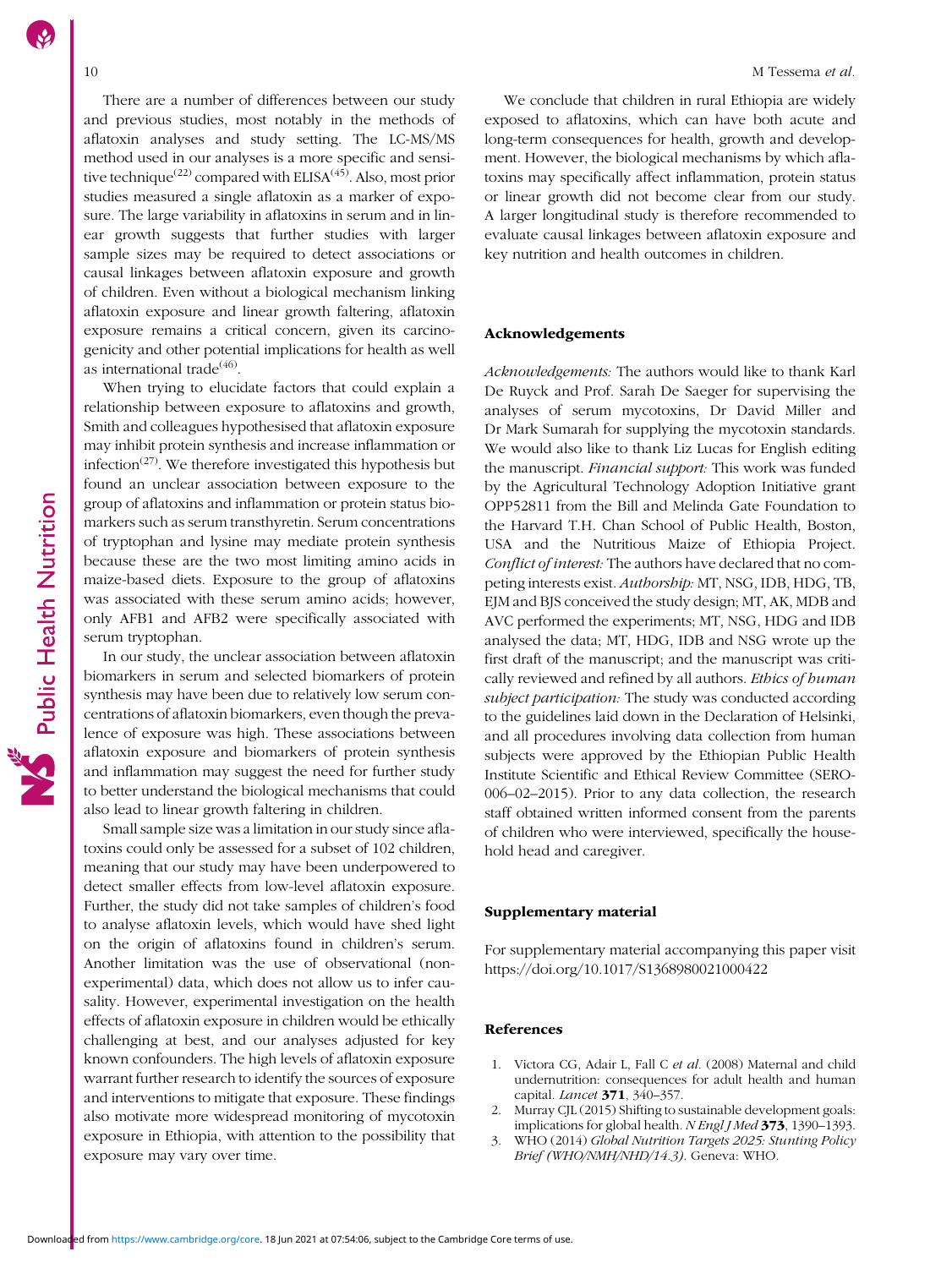<span id="page-10-0"></span>Exposure to aflatoxins and fumonisins 11

- 4. de Onis M, Dewey KG, Borghi E et al. (2013) The World Health Organization's global target for reducing childhood stunting by 2025: rationale and proposed actions. Matern Child Nutr  $9, 6-26$ .
- 5. Millward DJ (2017) Nutrition, infection and stunting: the roles of deficiencies of individual nutrients and foods, and of inflammation, as determinants of reduced linear growth of children. Nutr Res Rev 30, 50-72.
- 6. Dewey KG & Adu-Afarwuah S (2008) Systematic review of the efficacy and effectiveness of complementary feeding interventions in developing countries. Matern Child Nutr 4, 24–85.
- 7. Williams JH, Phillips TD, Jolly PE et al. (2004) Human aflatoxicosis in developing countries: a review of toxicology, exposure, potential health consequences, and interventions. Am J Clin Nutr 80, 1106-1122.
- 8. Wild CP & Gong YY (2009) Mycotoxins and human disease: a largely ignored global health issue. Carcinog 31, 71–82.
- 9. International Agency for Research on Cancer (2015) Mycotoxin Control in Low- and Middle-Income Countries. Lyon: International Agency for Research on Cancer.
- Samapundo S, Devlieghere F, Geeraerd A et al. (2007) Modelling of the individual and combined effects of water activity and temperature on the radial growth of Aspergillus flavus and A. parasiticus on corn. Food Microbiol 24, 517–529.
- 11. Creppy EE (2002) Update of survey, regulation and toxic effects of mycotoxins in Europe. Toxicol Lett 127, 19–28.
- 12. Torre LA, Siegel RL, Ward EM et al.(2016) Global cancer incidence and mortality rates and trends – an update. Cancer Epidemiol Biomarkers Prev 25, 16–27.
- Magoha H, Kimanya M, De Meulenaer B et al. (2016) Risk of dietary exposure to aflatoxins and fumonisins in infants less than 6 m of age in Rombo, Northern Tanzania. Matern Child Nutr 12, 516–527.
- 14. Mwalwayo DS & Thole B (2016) Prevalence of aflatoxin and fumonisins  $(B1 + B2)$  in maize consumed in rural Malawi. Toxicol Rep 3, 173–179.
- 15. Kimanya ME, De Meulenaer B, Tiisekwa B et al. (2008) Co-occurrence of fumonisins with aflatoxins in home-stored maize for human consumption in rural villages of Tanzania. Food Addit Contam Part A Chem Anal Control Expo Risk Assess 25, 1353–1364.
- 16. Kimanya ME, Shirima CP, Magoha H et al. (2014) Co-exposures of aflatoxins with deoxynivalenol, fumonisins from maize based complementary foods in Rombo, Northern Tanzania. Food Control 41, 76–81.
- 17. Watson S, Moore SE, Darboe MK et al. (2018) Impaired growth in rural Gambian infants exposed to aflatoxin: a prospective cohort study. BMC Public Health 18, 1247.
- 18. Leroy JL, Sununtnasuk C, Garcia-Guerra A et al. (2018) Low level aflatoxin exposure associated with greater linear growth in southern Mexico: a longitudinal study. Matern Child Nutr 14, e12619.
- 19. Turner PC, Collinson AC, Cheung YB et al. (2007) Aflatoxin exposure in utero causes growth faltering in Gambian infants. Int J Epidemiol 36, 1119–1125.
- 20. Gong Y, Hounsa A, Egal S et al. (2004) Postweaning exposure to aflatoxin results in impaired child growth: a longitudinal study in Benin, West Africa. Environ Health Perspect 112, 1334.
- 21. Gong YY, Cardwell K, Hounsa A et al. (2002) Dietary aflatoxin exposure and impaired growth in young children from Benin and Togo: cross sectional study. BMJ 325, 20–21.
- 22. McMillan A, Renaud JB, Burgess KM et al. (2018) Aflatoxin exposure in Nigerian children with severe acute malnutrition. Food Chem Toxicol 111, 356-362.
- 23. Hoffmann V, Jones K & Leroy JL (2018) The impact of reducing dietary aflatoxin exposure on child linear growth:

a cluster randomised controlled trial in Kenya. BMJ Global Health 3, e000983.

- 24. Shirima CP, Kimanya ME, Routledge MN et al. (2014) A prospective study of growth and biomarkers of exposure to aflatoxin and fumonisin during early childhood in Tanzania. Environ Health Perspect 123, 173–178.
- 25. Chen C, Mitchell NJ, Gratz J et al. (2018) Exposure to aflatoxin and fumonisin in children at risk for growth impairment in rural Tanzania. Environ Int 115, 29–37.
- 26. Mitchell NJ, Hsu H-H, Chandyo RK et al. (2017) Aflatoxin exposure during the first 36 months of life was not associated with impaired growth in Nepalese children: an extension of the MAL-ED study. PLoS One 12, e0172124.
- Smith LE, Stoltzfus RJ & Prendergast A (2012) Food chain mycotoxin exposure, gut health, and impaired growth: a conceptual framework. Adv Nutr: Int Rev  $J3$ , 526–531.
- 28. Tessema M, Gunaratna NS, Donato K et al. (2016) Translating the impact of quality protein maize into improved nutritional status for Ethiopian children: study protocol for a randomized controlled trial. BMC Nutr 2, 54.
- 29. Tessema M, Gunaratna N, Brouwer I et al. (2018) Associations among high-quality protein and energy intake, serum transthyretin, serum amino acids and linear growth of children in Ethiopia. Nutrients 10, 1776.
- 30. World Health Organization (2008) Child Growth Standards 2006. Geneva: WHO.
- 31. Evans AM, DeHaven CD, Barrett T et al. (2009) Integrated, nontargeted ultrahigh performance liquid chromatography/electrospray ionization tandem mass spectrometry platform for the identification and relative quantification of the small-molecule complement of biological systems. Anal Chem 81, 6656-6667.
- 32. Commission of the European Communities (2002) Commission Decision 2002/657/EC implementing Council Directive 96/23/EC concerning the performance of analytical methods and the interpretation of results. Of L 221, 8.
- 33. Leroy JL, Ruel M, Habicht J-P et al. (2015) Using heightfor-age differences (HAD) instead of height-for-age z-scores (HAZ) for the meaningful measurement of population-level catch-up in linear growth in children less than 5 years of age. BMC Pediatr 15, 145.
- 34. Filmer D & Pritchett LH (2001) Estimating wealth effects without expenditure data – or tears: an application to educational enrollments in states of India. Demography 38, 115-132.
- 35. Kenward MG & Roger JH (1997) Small sample inference for fixed effects from restricted maximum likelihood. Biometrics 53, 983–997.
- 36. Casella G & Berger RL (2002) Statistical Inference, Duxbury/ Thomson Learning. Available at: [https://fsalamri.files.](https://fsalamri.files.wordpress.com/2015/02/casella_berger_statistical_inference1.pdf) [wordpress.com/2015/02/casella\\_berger\\_statistical\\_inference1.](https://fsalamri.files.wordpress.com/2015/02/casella_berger_statistical_inference1.pdf) [pdf](https://fsalamri.files.wordpress.com/2015/02/casella_berger_statistical_inference1.pdf) (accessed June 2019).
- 37. International Agency for Research on Cancer (1993) Some Naturally Occurring Substances: Food Items and<br>Constituents, Heterocyclic Aromatic Amines and Aromatic Amines and Mycotoxins. IARC Monographs Evaluation of the Carcinogenic Risk Chemicals to Humans. Geneva: World Health Organization.
- 38. Khlangwiset P, Shephard GS & Wu F (2011) Aflatoxins and growth impairment: a review. Crit Rev Toxicol 41, 740–755.
- 39. Vidal A, Mengelers M, Yang S et al. (2018) Mycotoxin biomarkers of exposure: a comprehensive review. Compr Rev Food Sci Food Saf 17, 1127–1155.
- 40. Gallo A, Moschini M & Masoero F (2008) Aflatoxins absorption in the gastro-intestinal tract and in the vaginal mucosa in lactating dairy cows. Ital J Anim Sci 7, 53-63.
- Norred WP, Wang E, Yoo H et al. (1992) In vitro toxicology of fumonisins and the mechanistic implications. Mycopathologia 117, 73–78.